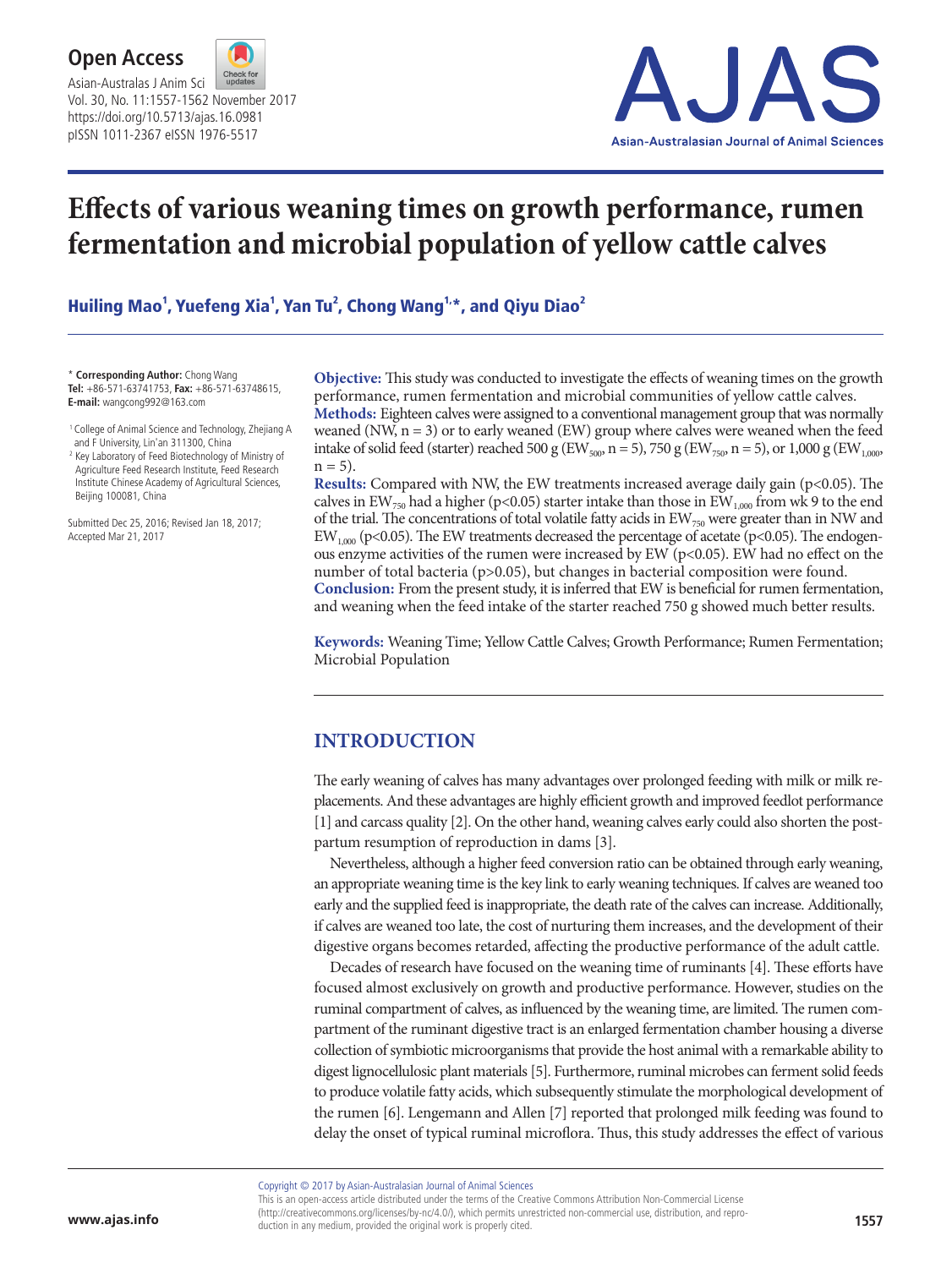## **AJAS**

weaning times on the rumen fermentation and microbial communities of beef calves, and the objective was to find a suitable weaning time for calves from the perspective of the rumen.

## **MATERIALS AND METHODS**

#### **Animals, feeds, and experimental design**

All experimental protocols were approved by the Animal Care Committee, Zhejiang A and F University, Hangzhou-Lin'an, China. And the experimental procedures used in this study were in accordance with the university's guidelines for animal research. Eighteen neonatal female beef calves (yellow cattle in South China) were used in this study. Three lived with their dam and were weaned as normal at 240 d (NW,  $n = 3$ ), serving as the control. The control animals sucked their cow's milk and had free access to the grass. The others composed the early weaned (EW) treatments where the calves were weaned when the feed intake of solid feed (starter) reached 500 g (EW<sub>500</sub>, n = 5), 750 g (EW<sub>750</sub>, n = 5), and 1,000 g (EW<sub>1,000</sub>, n = 5) for three consecutive days, respectively. All calves had colostrum within 4 hours of birth, and the EW calves were fed fresh milk up to 2 L/d until d 7. A liquid feed comprising half fresh milk and half milk replacer (MR, 93.2% dry matter, 23.9% crude protein [CP], and 13.1% ether extract, Patent No: ZL02 128844.5; dissolved by approximately 38°C water at w: $v = 1:7$  before using) was fed to the calves at a maximum rate of 3 L/d until d 13 and then 3 L/d MR for the remainder of the study. Dry feed starter (Pellet, 6 mm diameter and 10 mm long) was fed twice daily at 0900 and 1600 h. The starter contained 58.5% corn, 27.0% soybean meal, 10.0% wheat bran, 1.0% salt, 1.1% dicalcium phosphate, 1.4% limestone, and 1.0% premix. The chemical composition of the starter was 17.9% CP, 10.9 MJ/kg metabolizable energy, 20.7% neutral detergent fiber, 4.5% acid detergent fiber, 0.8% Ca, and 0.6% P. The premix provided a per kg of pellet diet as follows, vitamin A 15,000 IU, vitamin D 5,000 IU, vitamin E 50 mg, Fe 90 mg, Cu 12.5 mg, Mn 60 mg, Zn 100 mg, Se 0.3 mg, I 1.0 mg, and Co 0.5 mg. Starter, grass hay and water were available *ad libitum*. The starter was formulated to meet the nutrient requirements of beef cattle according to the Chinese feeding standard (China Standard NY/T 815).

## **Growth performance**

The amounts of milk, MR, starter and hay intake were recorded daily. All calves were weighed on the first morning of the 1st week after birth and every 4 weeks. The average daily gain (ADG) was calculated based on the weights.

### **Rumen fermentation parameters**

After the calves were weaned, an oral stomach tube was used to collect the rumen fluid samples before morning feeding from all calves [8] to analyze the rumen fermentation parameters, ruminal enzyme activity and microbial communities. The pH of the rumen liquor was determined using a pH meter (Model PB-20, Sartorius). The ammonia N concentration was determined by a spectrometer (Model 721) using colorimetry with NH<sub>4</sub>Cl solution as a standard. For the determination of volatile fatty acids (VFAs), a 2 mL sample of the fermentation medium was placed in centrifugal tubes, mixed uniformly with 0.5 mL of 25% orthophosphoric acid, and then centrifuged at 10,000 rpm for 10 min. The supernatant was analyzed using gas chromatography (GC-8A, Shimadzu Corp., Kyoto, Japan). The temperature of the injector/ detector and the column were 260°C and 220°C, respectively. The concentrations of microbial crude protein (MCP) were estimated using a purine method as described by Makkar and Becker [9].

#### **Enzyme activities**

The rumen content samples were submitted to ultrasonic disintegration in an ice bath for 10 min (3 s for work, 5 s for rest) at 20 kHz. The resultant samples were subjected to centrifugation at 28,000 g for 20 min at 4°C. The clear supernatant was used for determining ruminal hydrolytic enzyme activity. Cellulose, xylanase and amylase activities (μmol of sugar released/h per gram of total ruminal content dry matter) were determined according to Martin [10] by measuring the release of reducing sugars from the substrates (carboxymethy cellulose [CMCase], microcrystalline cellulase [MRCase], xylan and starch, Sigma-C9481, Sigma-MKBB4236, Sigma-X4252, and Sigma-S4126) for 30 min at 39°C with 0.2 mL of substrate and 0.1 mL of enzymatic sample. After that, 0.4 mL 3,5-dinitrosalicyIic acid was added to the mixture, which was then incubated for 5 min at 100°C to stop the hydrolysis reaction. The reducing sugars were quantified by spectrophotometry at 540 nm after the reaction [11].

## **Total DNA extraction and real-time quantitative polymerase chain reaction**

Microbial DNA was extracted using the bead-beating method described by Gagen [12]. All DNA samples were quantified using Qubit 2.0 (Invitrogen, Waltham, MA, USA). The amplifying primer sets of total bacteria, *Fibrobacter succinogenes* (*F. succinogenes*), *Ruminococcus albus* (*R. albus*), *Ruminococcus flavefaciens* (*R. flavefaciens*), and *Butyrivibrio fibrisolvens* (*B. fibrisolvens*) are listed in Table 1. Absolute quantitative real-time polymerase chain reaction (PCR) was performed using the ABI 7500 real-time PCR system (Applied Biosystems, Foster City, CA, USA) as described by Chen [13] with fluorescence detection of SYBR green dye.

### **Calculation and statistical analyses**

The standard curves of total bacteria, *F. succinogenes*, *R. albus*, *R. flavefaciens*, and *B. fibrisolvens* were as follows: Total bacteria  $Y = -3.2554X + 37.545$  ( $R^2 = 0.9929$ ,  $E = 104.17\%$ ); *F. succinogenes*  $Y = -3.3183X+36.376$  ( $R^2 = 0.9974$ ,  $E = 100.15\%$ ); *R. albus*  $Y =$  $-3.3691X+36.317$  ( $R^2 = 0.9962$ ,  $E = 99.53\%$ ); *R. flavefaciens*  $Y =$  $-3.3224X+35.775$  ( $R^2 = 0.9988$ , E = 99.98%), and *B. fibrisolvens* Y =  $-3.2491X+38.978$  (R<sup>2</sup> = 0.9967, E = 103.14%), where X is the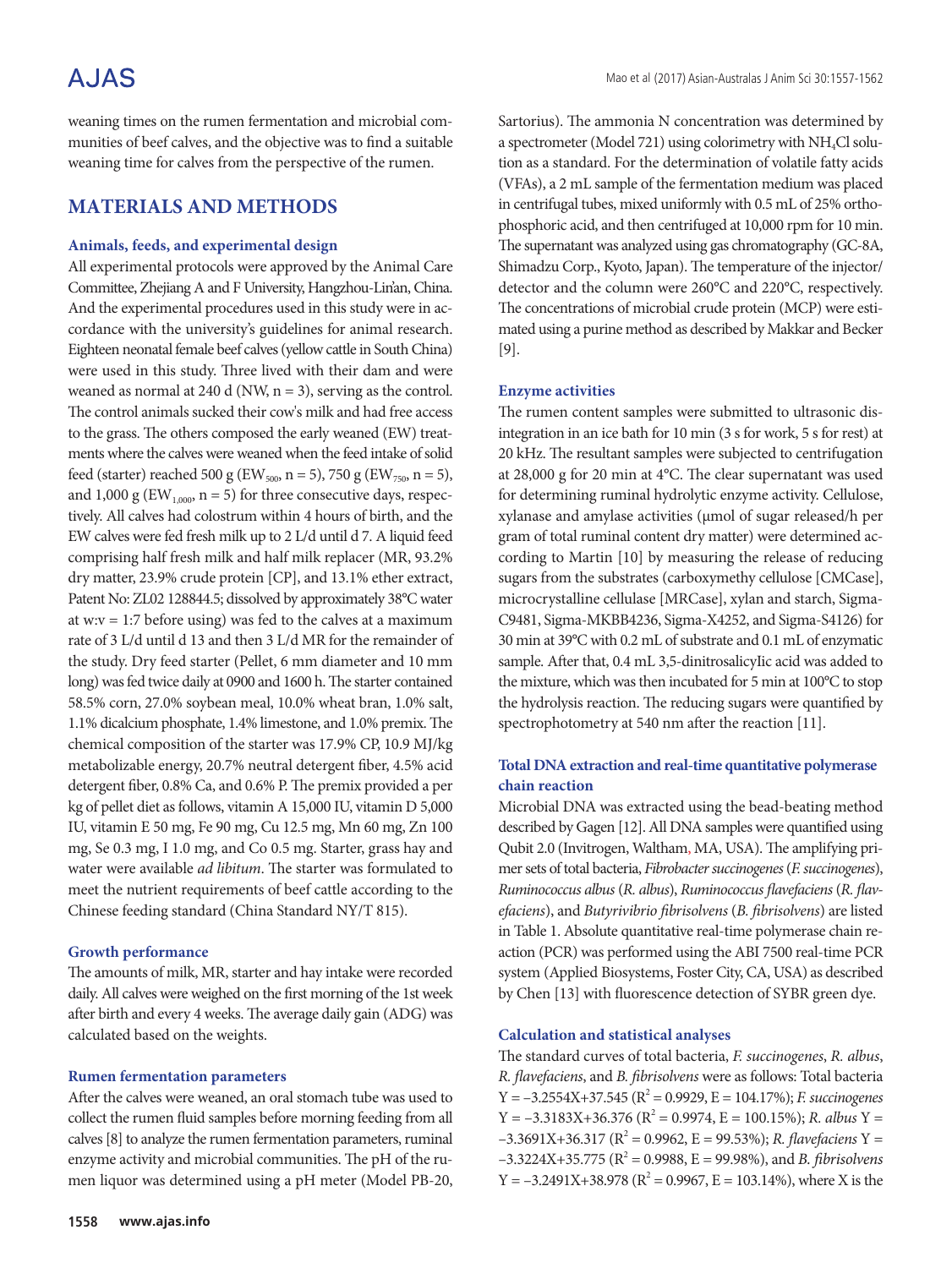**Table 1.** PCR primers for real-time polymerase chain reaction assay

| <b>Target species</b>                   | <b>Forward</b> | <b>Primer sequence</b>        |
|-----------------------------------------|----------------|-------------------------------|
| Total bacteria <sup>1)</sup>            | F              | CGGCAACGAGCGCAACCC            |
|                                         | R              | CCATTGTAGCACGTGTGTAGCC        |
| Ruminococcus flavefaciens <sup>1)</sup> | F              | CGAACGGAGATAATTTGAGTTTACTTAGG |
|                                         | R              | CGGTCTCTGTATGTTATGAGGTATTACC  |
| Ruminococcus albus <sup>2)</sup>        |                | CCCTAAAAGCAGTCTTAGTTCG        |
|                                         | R              | CCTCCTTGCGGTTAGAACA           |
| Fibrobacter succinogenes <sup>1)</sup>  | F              | GTTCGGAATTACTGGGCGTAAA        |
|                                         | R              | CGCCTGCCCCTGAACTATC           |
| Butyrivibrio fibrisolvens <sup>3)</sup> | F              | GCCTCAGCGTCAGTAATCG           |
|                                         | R              | GGAGCGTAGGCGGTTTTAC           |

<sup>1)</sup> Cited from Denman and McSweeney [33]. 2) Cited from Koike and Kobayashi [34]. 3) Cited from Gudla [35].

logarithm of the copy numbers, Y is the threshold cycle, and E is the amplification efficiency.

A general linear model procedure (SAS Inst. Inc., Cary, NC, USA) was used to analyze the data. The data were analyzed by one-way analysis of variance. Multiple comparisons of the means among treatments were conducted using Duncan's multiple range tests. The degree of significance was defined as follows: p>0.10, not significant;  $p = 0.05$  to 0.10, trends;  $p \le 0.05$ , significant.

## **RESULTS**

#### **Weaning age, feed intake and growth performance**

The results of the average weaning ages and growth performance of yellow cattle calves affected by different weaning times are shown in Table 2. The average weaning age was different: 46 d, 58 d, and 63 d for  $EW_{500}$ ,  $EW_{750}$ , and  $EW_{1,000}$ , respectively. Early weaning increased the final BW ( $p$ <0.05), with the highest value in

**Table 2.** Effects of various weaning times on the weaning ages and growth performance of yellow cattle calves

| Items                                            | NW <sup>1</sup>   | $\mathsf{EW}_{\mathsf{500}}$ | $EW_{750}$           | $EW_{1,000}$       | <b>Standard</b><br>error of the<br>mean |
|--------------------------------------------------|-------------------|------------------------------|----------------------|--------------------|-----------------------------------------|
| Average weaning age (d)                          | 120 <sup>a</sup>  | 46 <sup>c</sup>              | 58 <sup>b</sup>      | 63 <sup>b</sup>    | 1.7                                     |
| Initial body weight (kg)                         | 14.7              | 14.6                         | 15.3                 | 15.3               | 0.43                                    |
| Final body weight (kg)                           | $75.4^c$          | $86.6^{ab}$                  | 93.7 <sup>a</sup>    | $84.0^{b}$         | 2.25                                    |
| Average daily gain (kg/d)<br>(wk 1 to 21 of age) | 0.40 <sup>c</sup> | $0.48^{ab}$                  | 0.52 <sup>a</sup>    | $0.46^{b}$         | 0.015                                   |
| wk 5 to 9 of age                                 |                   |                              |                      |                    |                                         |
| Milk intake (g/d)                                |                   | 153                          | 253                  | 341                |                                         |
| Starter intake (q/d)                             | 0 <sup>c</sup>    | 620 <sup>a</sup>             | 600 <sup>ab</sup>    | 576 <sup>b</sup>   | 12.7                                    |
| Hay intake (g/d)                                 | $714^{b}$         | 296 <sup>a</sup>             | 325 <sup>a</sup>     | 283 <sup>a</sup>   | 12.2                                    |
| wk 9 to 21 of age                                |                   |                              |                      |                    |                                         |
| Starter intake (q/d)                             | 0 <sup>c</sup>    | $1.749^{ab}$                 | $1.959$ <sup>a</sup> | 1.641 <sup>b</sup> | 72.9                                    |
| Hay intake (g/d)                                 | 690 <sup>b</sup>  | 807 <sup>ab</sup>            | 933 <sup>a</sup>     | $957$ <sup>a</sup> | 57.6                                    |

<sup>1)</sup> NW, normal weaned; EW<sub>500</sub>, weaned until the feed intake of solid feed reached 500 g;  $EW_{750}$ , weaned until the feed intake of solid feed reached 750 g; EW<sub>1,000</sub>, weaned until the feed intake of solid feed reached 1,000 g.

 $a,b,c$  Means in the same row with different superscripts differ significantly ( $p < 0.05$ ).

 $EW_{750}$ . Thus, ADG was greater in  $EW_{750}$  than in the other groups  $(p<0.05)$ .

From 5 to 9 weeks of age, the average milk intake of  $EW_{1,000}$ was the highest, while the starter intake in  $EW<sub>1,000</sub>$  was lower than in the other two EW groups (p<0.05). Compared with NW, EW had a higher hay intake (p<0.05). However, from wk 9 to wk 21, the starter intake of  $EW_{1,000}$  was significantly lower than those of the other two EW groups  $(p<0.05)$ .

#### **Rumen fermentation parameters**

The effects of various weaning times on the rumen fermentation of yellow cattle calves are presented in Table 3. Compared with NW, the EW calves had a lower rumen pH ( $p$ <0.05), but all values were in the normal range. The concentrations of VFAs were enhanced by EW (p<0.05), with the greatest value observed in  $EW_{750}$ . For EW, the proportion of acetate decreased ( $p$ <0.05), but the proportion of propionate increased ( $p<0.05$ ), resulting in a reduction in the acetate-to-propionate ratio (p<0.05). Compared with NW, EW increased the butyrate proportion ( $p$ <0.05), with the greatest value observed in EW<sub>750</sub>. Ammonia N was decreased in  $EW_{500}$  (p<0.05) compared with NW. MCP was not affected by EW (p>0.05).

#### **Rumen enzyme activities**

The changes of the ruminal enzyme activity in beef calves affected by various weaning times are shown in Table 4. Compared with NW, the activities of CMCase was increased in  $EW_{750}$  (p<0.05), and the xylanase activity was enhanced in  $EW_{500}$  (p<0.05). The MRCase and amylase activities were greater ( $p$ <0.05) in EW<sub>500</sub> and  $EW_{750}$  than in NW or EW<sub>1,000</sub>.

#### **Rumen microbial communities**

Early weaning had no effect on the number of total bacteria (p> 0.05), but it could alter its composition (Table 5). The population

**Table 3.** Effects of various weaning times on the rumen fermentation of yellow cattle calves

| <b>Items</b>                           | NW <sup>1</sup>   | EW <sub>500</sub> | EW <sub>750</sub>  | $EW_{1,000}$       | <b>Standard</b><br>error of<br>the mean |
|----------------------------------------|-------------------|-------------------|--------------------|--------------------|-----------------------------------------|
| Ruminal pH                             | $7.94^{\circ}$    | $6.72^{b}$        | $6.49^{b}$         | $6.76^{b}$         | 0.153                                   |
| Total volatile fatty acids<br>(mmol/L) | $25.7^c$          | $46.7^{ab}$       | $64.8^{\circ}$     | $39.3^{bc}$        | 5.54                                    |
| Molar proportions (%)                  |                   |                   |                    |                    |                                         |
| Acetate                                | $88.9^{a}$        | $68.0^{\circ}$    | 70.6 <sup>c</sup>  | $75.6^{b}$         | 1.32                                    |
| Propionate                             | 7.69 <sup>c</sup> | 21.4 <sup>a</sup> | $16.3^{b}$         | $14.8^{b}$         | 1.37                                    |
| <b>Butyrate</b>                        | 3.41 <sup>c</sup> | $10.5^{ab}$       | $13.5^a$           | $9.65^{b}$         | 0.859                                   |
| Acetate:propionate                     | 10.2 <sup>a</sup> | $3.22^{b}$        | $4.00^{b}$         | $5.41^{b}$         | 0.606                                   |
| Ammonia N (mg/L)                       | 73.3 <sup>a</sup> | $35.7^{b}$        | 51.1 <sup>ab</sup> | 57 1 <sup>ab</sup> | 7.08                                    |
| Microbial protein (mg/mL)              | 3.27              | 5.96              | 4.18               | 3.32               | 0.774                                   |

<sup>1)</sup> NW, normal weaned; EW<sub>500</sub>, weaned until the feed intake of solid feed reached 500 g; EW<sub>750</sub>, weaned until the feed intake of solid feed reached 750 g; EW<sub>1,000</sub>, weaned until the feed intake of solid feed reached 1,000 g.

 $a,b,c$  Within a row, means without a common superscripts letter differ,  $p < 0.05$ .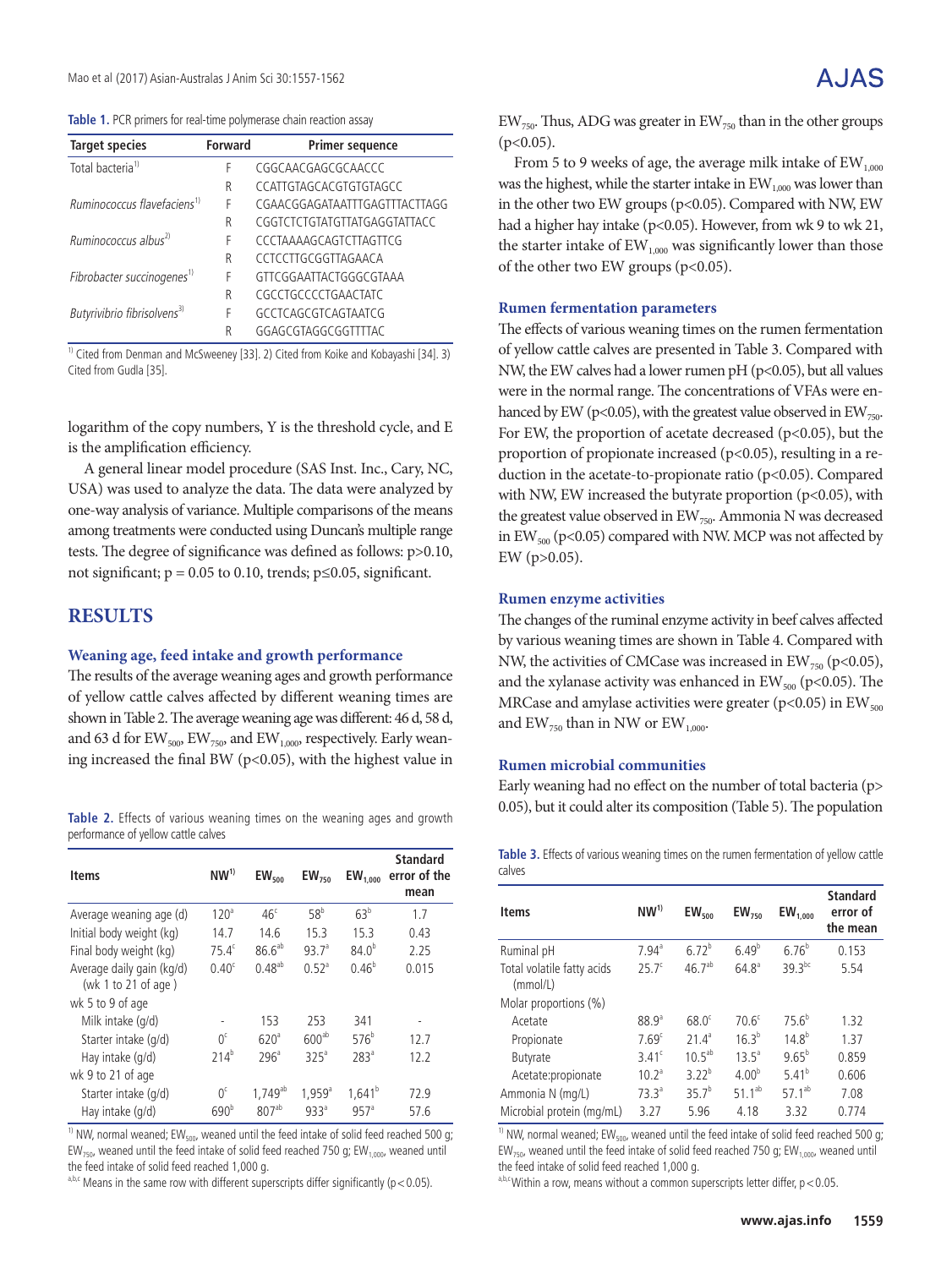Table 4. Effects of various weaning times on ruminal enzyme activity in yellow cattle calves

| Items $1$    | NW <sup>2</sup> | EW <sub>500</sub> | EW <sub>750</sub> | $EW_{1,000}$ | <b>Standard error</b><br>of the mean |
|--------------|-----------------|-------------------|-------------------|--------------|--------------------------------------|
| CMCase (U)   | $0.53^{b}$      | $1.42^{ab}$       | 2.10 <sup>a</sup> | $1.17^{ab}$  | 0.358                                |
| MRCase (U)   | $0.63^{b}$      | 1.68 <sup>a</sup> | 1.70 <sup>a</sup> | $0.89^{ab}$  | 0.262                                |
| Xylanase (U) | $4.81^{b}$      | 15.8 <sup>a</sup> | $14.9^{ab}$       | $10.3^{ab}$  | 2.250                                |
| Amylase (U)  | $0.68^{b}$      | 171 <sup>a</sup>  | 173 <sup>a</sup>  | $1.44^{ab}$  | 0.286                                |

1) CMCase, carboxymethy cellulose; MRCase, microcrystalline cellulase; U, µmol/min·mL.  $^{2)}$  NW, normal weaned; EW<sub>500</sub>, weaned until the feed intake of solid feed reached 500 g;  $EW_{750}$ , weaned until the feed intake of solid feed reached 750 g;  $EW_{1,000}$ , weaned until the feed intake of solid feed reached 1,000 g.

a,b Within a row, means without a common superscripts letter differ,  $p < 0.05$ .

of *R. albus* was increased in EW<sub>750</sub> and EW<sub>1,000</sub> versus in NW or  $EW_{500}$  (p<0.05), whereas there was no significant difference in the number of *R. flavefaciens* among the four groups (p>0.05). EW750 had the greatest number of *F. succinogenes* (p<0.05). However, EW decreased the population of *B. fibrisolvens* compared with NW ( $p<0.05$ ).

## **DISSCUSSION**

#### **Weaning age and growth performance**

Compared with beef cattle, the calves used in the experiment were Southern Chinese Cattle, which have a smaller birth weight and lower mature BW [14]. Thus, these differences may lead to different results when EW is applied.

Guo [15] reported that yellow cattle calves are always weaned using the conventional method at the age of 90 to 180 d. However, calves could be weaned at 35 d with a concentrate intake ranging from 366 to 500 g/d [16]. In this study, the calves in  $EW_{500}$ were weaned earlier, at 48 d of age versus at 63 d of  $EW_{1,000}$ . When weaning age was used as a criterion for weaning, 32.9% of producers weaned calves at 56 d of age; however, 2.3% weaned calves as early as 21 d, and 14.2% delayed weaning for more than 12 wk [16]. However, the normal weaning age for the beef industry was much later, with ages from 200 to 300 d [17]. The difference in weaning age may be due to the different breeds and the method of milk withdrawal used by different studies.

The ADG of the whole experimental period in the EW groups was higher than for NW, which was consistent with the results of Hulbert [18]. EW increased the BW of the calves, possibly due to the higher intake of concentrate. As reported by Roth [19], the concentrate consumption by the concentrate-dependent weaning group was 11.7% higher than that of the conventional weaning group, and consequently the weight gain was 11.1% higher for the concentrate-dependent weaning group.

#### **Effects on rumen fermentation**

Rumen pH is crucial for normal rumen development, rumen fermentation, and overall calf health [20]. Although the ruminal pH values of the calves were all within the normal range (>6.3), the EW calves had a lower pH, suggesting greater ruminal activity. Anderson [21] found similar results where the ruminal pH was lower in the EW calves than in the conventionally weaned calves. The decrease in pH by EW may be due to the increase in rumen VFAs, which acidified the rumen content.

VFAs also represent the rumen fermentation pattern and the efficiency of nutrient digestion; the higher total VFA in the EW calves suggests increased metabolic activity [22]. In the present study, the EW calves had a higher total VFA concentration than the NW calves. This might have been associated with the greater solid feed consumption, the earlier establishment of ruminal microbes, and better fermentation of the feeds [20]. Satter and Esdale [23] suggested that a low pH may increase the production of butyrate from lactate fermentation. The consistently lower ruminal pH of the EW calves may have contributed to the higher proportion of butyrate. On the other hand, VFAs could stimulate the development of ruminal papillae in young calves [24], and butyrate is the VFA most responsible for the stimulation of rumen epithelial development [25]. Sakata [26] proposed that the stimulatory effect of the administration of VFAs into the rumen upon the mitotic index of rumen epithelial cells might be due to an increase in plasma insulin concentration. Lane and Jesse [6] found that the infusion of VFAs resulted in an increase in blood insulin concentration. The concentration of insulin in the blood of pre-weaned calves are similar to the values observed for monogastric animals but lower as calves achieve a significant intake of solid feed and ruminal fermentation is established [27]. Future experiments need to be conducted to measure the blood insulin concentration because at present no such data exist.

The EW calves had a lower ammonia N concentration than

**Table 5.** Effects of various weaning times on the microbial populations of the rumen of yellow cattle calves

| <b>Items</b>                                           | NW <sup>1</sup>   | EW <sub>500</sub> | EW <sub>750</sub> | $EW_{1.000}$ | Standard error of the mean |
|--------------------------------------------------------|-------------------|-------------------|-------------------|--------------|----------------------------|
| Total bacteria ( $\times$ 10 <sup>'</sup> )            |                   | 1.80              | 1.75              | 1.84         | 0.077                      |
| Ruminococcus albus $(x 104)$                           | $0.36^{b}$        | 0.80 <sup>b</sup> | $1.41^{\circ}$    | $1.30^{a}$   | 0.079                      |
| Ruminococcus flavefaciens ( $\times$ 10 <sup>4</sup> ) | .75               | 0.71              | 2.76              | 0.67         | 0.581                      |
| Fibrobacter succinogenes ( $\times$ 10 <sup>5</sup> )  | 0.31 <sup>b</sup> | $0.77^{b}$        | 2.96 <sup>a</sup> | $0.44^{b}$   | 0.528                      |
| Butyrivibrio fibrisolvens ( $\times 10^6$ )            | 5.00 <sup>a</sup> | $.38^{b}$         | $0.31^{b}$        | $1.35^{b}$   | 0.441                      |

<sup>1)</sup> NW, normal weaned; EW<sub>500</sub>, weaned until the feed intake of solid feed reached 500 g; EW<sub>750</sub>, weaned until the feed intake of solid feed reached 750 g; EW<sub>1,000</sub>, weaned until the feed intake of solid feed reached 1,000 g.

<sup>a,b</sup> Within a row, means without a common superscripts letter differ,  $p < 0.05$ .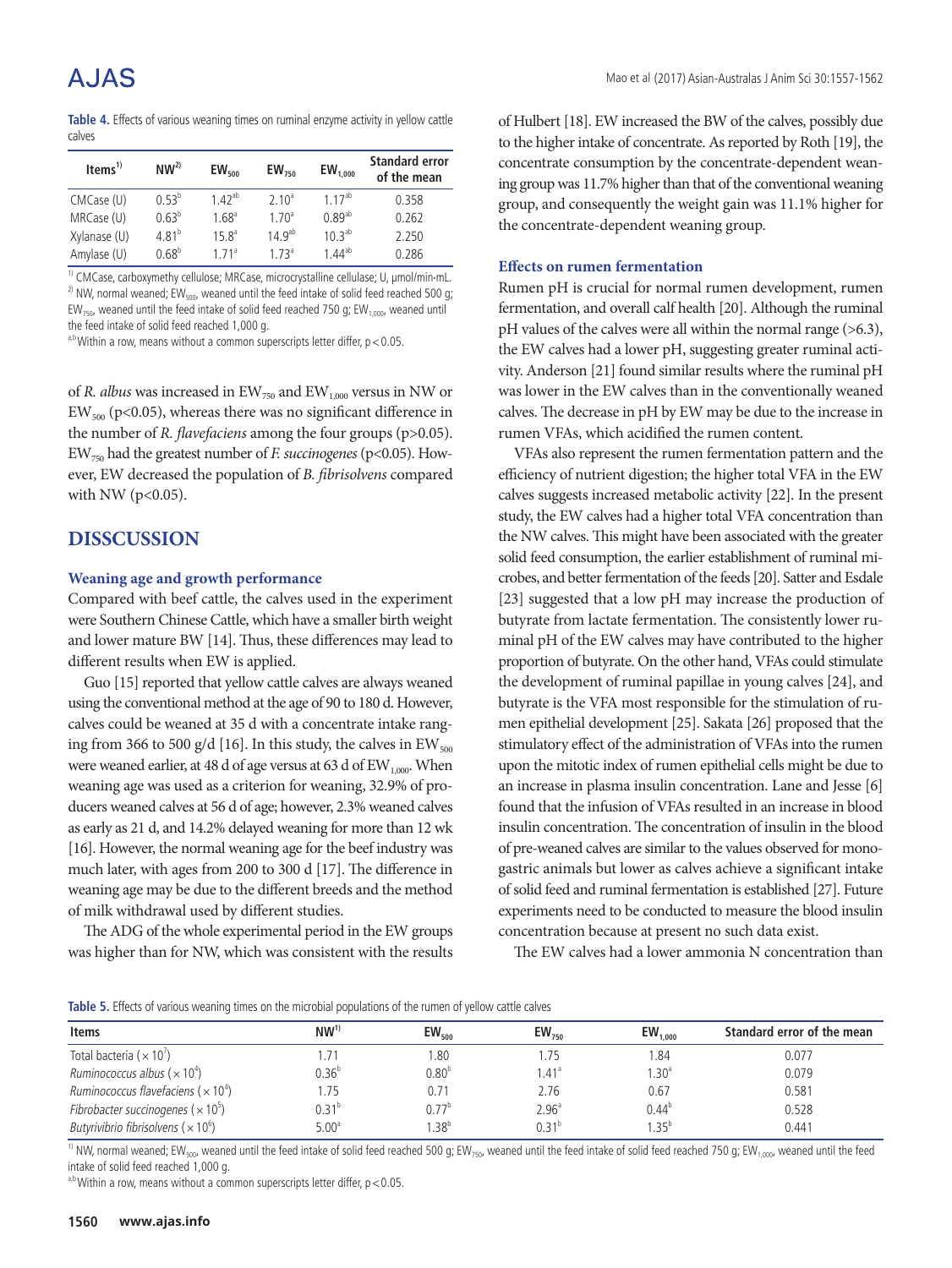those weaned conventionally in this study. This is in line with Godfery [28], whose results showed that milk intake tends to increase rumen NH<sub>3</sub> and that weaned calves have a lower ruminal NH<sub>3</sub> than unweaned calves. The reduced ammonia concentrations in EW calves may indicate an improved utilization by the rumen microorganisms related to the solid feed intake [29] or increased absorption across a more mature rumen wall [30].

#### **Effects on the ruminal enzyme activity**

Quantification of the activity of various enzyme systems in whole rumen contents is a way to evaluate the capability of the ruminal microflora to degrade dietary substrates [31]. Ruminal enzymes are primarily produced by ruminal microbes, and the increased activity of enzymes (CMCase, MRCase, xylanase, and amylase) were mainly attributed to the growth of microbes, thus resulting in an increase in ruminal metabolism. In this study, the EW calves had higher ruminal enzyme activity, which demonstrates that the EW program could increase the ruminal activity of calves.

#### **Effects on the ruminal microbial communities**

At birth, there is no anaerobic microbial population in the rumen of young ruminants. The establishment of a complex microbial ecosystem is a long process that depends on many factors, including genetic background, age, management, and feeding conditions [20]. Suárez [32] reported that solid feed intake stimulates microbial proliferation and VFA production in the rumen of pre-weaned dairy calves, which reflect the capacity of ruminal microbiota to degrade feedstuffs. The intake of hay and concentrate progressively increases, providing substrates to the ruminal microbiota. However, the total bacteria in this study were not found to be different among the groups. As reported by Anderson [21], the total anaerobic bacteria counts increased during the first three weeks but remained fairly constant afterwards.

As the EW calves consumed increasing amounts of the starter diet and the ruminal pH decreased, the cellulolytic counts rapidly increased. However, in the study of Anderson, no difference was found in the cellulolytic bacterial counts in the EW group and a conventionally weaned group [21]. Although the total cellulolytic bacteria counts did not change, the composition may have been different, as in the present study, where the *R. albus* and *F. succinogenes* populations were increased but *B. fibrisolvens* was decreased by EW. The characterization of the ruminal microbial community provides opportunities to improve animal food digestion efficiency and develop efficient fermentation systems to convert plant biomasses into biofuels [5]. In this study, only some known cellulolytic bacteria were quantified; perhaps 16S rDNA gene amplicon pyrosequencing could be applied to explore the structure of the bacterial community affected by different weaning times in future studies.

## **IMPLICATION**

The results of the present experiment showed that EW has advantages in terms of BW and ADG and many benefits for the rumen development of beef calves, such as increasing the concentrations of total volatile fatty acids, decreasing the ammonia N concentration, improving ruminal enzyme activity and altering the composition of the rumen cellulolytic bacteria. From these findings, it was also inferred that early weaning at 750 g solid feed intake may be much better than the other two treatments.

## **CONFLICT OF INTEREST**

We certify that there is no conflict of interest with any financial organization regarding the material discussed in the manuscript.

## **ACKNOWLEDGMENTS**

This work was carried out with the support of Public Technology Application Research of Zhejiang Province (2015C32031), Zhejiang Provincial Natural Science Foundation (LQ14C170004), and Special Fund for Agro-scientific Research in the Public Interest (201303143). We also thank Elsevier for its linguistic assistance during the preparation of this manuscript.

## **REFERENCES**

- 1. Myers SE, Faulkner DB, Ireland FA, Berger LL, Parrett DF. Production systems comparing early weaning to normal weaning with or without creep feeding for beef steers. J Anim Sci 1999;77:300-10.
- 2. Myers SE, Faulkner DB, Ireland FA, Parrett DF. Comparison of three weaning ages on cow-calf performance and steer carcass traits. J Anim Sci 1999;77:323-9.
- 3. Thu CTT, Trach NX. Effects of early weaning on postpartum resumption of reproduction in mother buffaloes and growth of their calves. Livest Res Rural Dev 2012;24:19.
- 4. Abou Ward GA, Tawila MA, Sawsan M, et al. Effect of weaning age on lamb's performance. World J Agric Sci 2008;4:569-73.
- 5. Gharechahi J, Zahiri HS, Noghabi KA, Salekdeh GH. In-depth diversity analysis of the bacterial community resident in the camel rumen. Syst Appl Microbiol 2015;38:67-76.
- 6. Lane MA, Jesse BW. Effect of volatile fatty acid infusion on development of the rumen epithelium in neonatal sheep. J Dairy Sci 1997;80: 740-6.
- 7. Lengemann FW, Allen NN. Development of rumen function in the dairy calf. II. Effect of diet upon characteristics of the rumen flora and fauna of young calves. J Dairy Sci 1959;42:1171-81.
- 8. Shen JS, Chai Z, Song LJ, Liu JX, Wu YM. Insertion depth of oral stomach tubes may affect the fermentation parameters of ruminal fluid collected in dairy cows. J Dairy Sci 2012;95:5978-84.
- 9. Makkar HPS, Becker K. Purine quantification in digesta from ruminants by spectrophotometric and HPLC methods. Br J Nutr 1999;81: 107-13.
- 10. Martin C, Williams AG, Michalet-Doreau B. Isolation and character